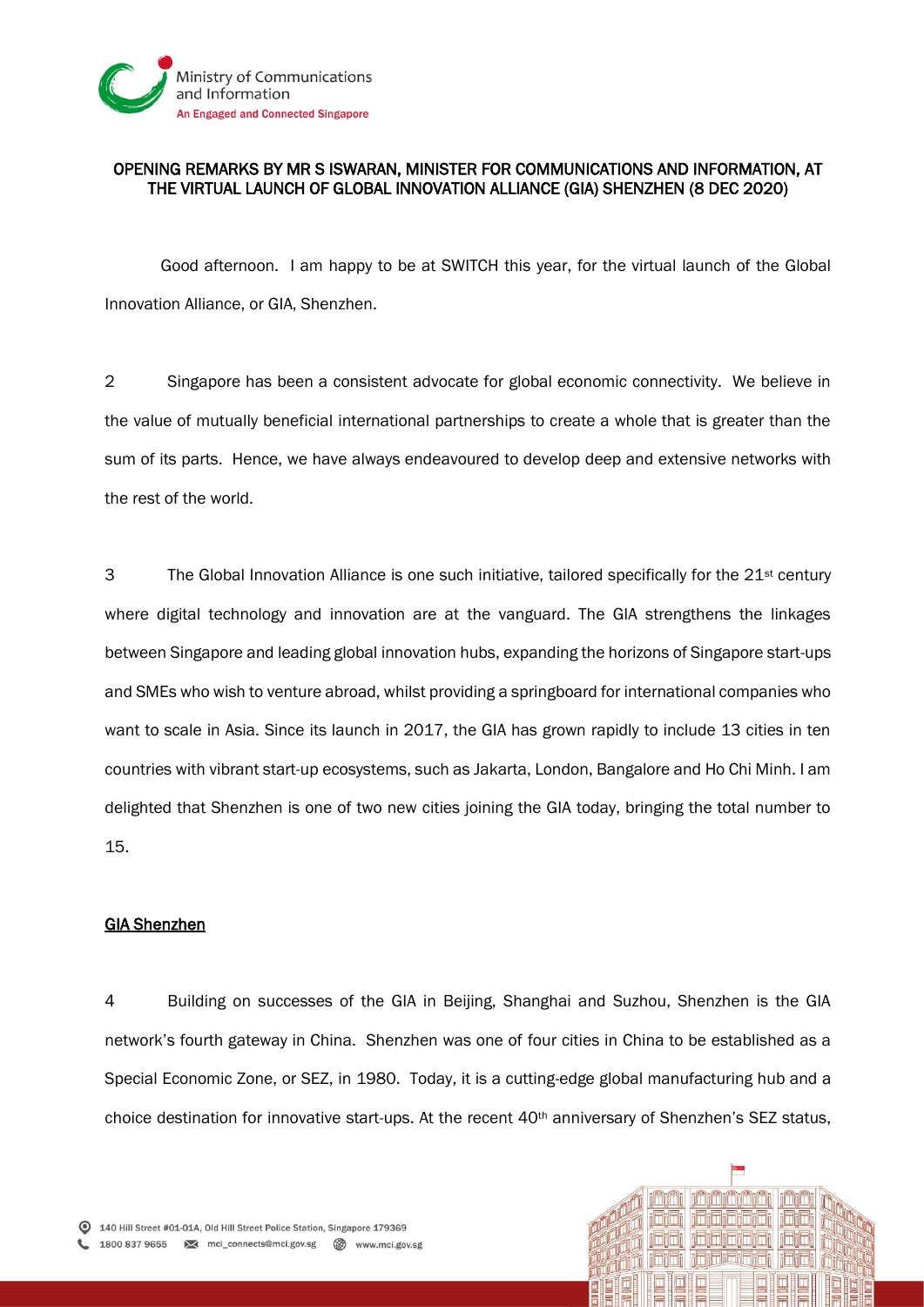President Xi Jinping affirmed that the city would be an "important engine" for growth in the dynamic Greater Bay Area.

5 For Singapore-based start-ups and technology enterprises, venturing abroad to larger markets and seizing opportunities to scale is key to thrive. Shenzhen is an exciting market of fastgrowing prominence, with an annual GDP of around US\$400 billion – the third-highest in China after Shanghai and Beijing. It has held the top spot for registering the most number of patents in the country for the past decade, and is home to a high concentration of venture capitalists and more than 10,000 local start-ups.

6 In partnership with XNode, a leading international accelerator and innovation platform, GIA will boost support for Singapore-based start-ups and enterprises seeking to tap the Shenzhen market by helping them connect to business and tech communities in Shenzhen. These companies can leverage XNode's in-market networks for collaboration opportunities with partners in Shenzhen to testbed, co-innovate and commercialise solutions, and access distributorships or investment deals with venture capital outfits.

7 In turn, Chinese technology enterprises in Shenzhen can look forward to benefitting from Singapore's vibrant innovation ecosystem, and the opportunity to access the ASEAN market of 650 million people. In particular, the ASEAN digital economy is the fastest growing internet market in the world and will add an estimated US\$1 trillion to regional GDP over the next decade.

## Singapore-China (Shenzhen) Smart City Initiative

8 GIA Shenzhen is a priority project under the Singapore-China (Shenzhen) Smart City Initiative, or SCI. The SCI charts the path for multi-faceted and innovative co-operation between Singapore and China, with an emphasis on digital and innovation cooperation, talent development and